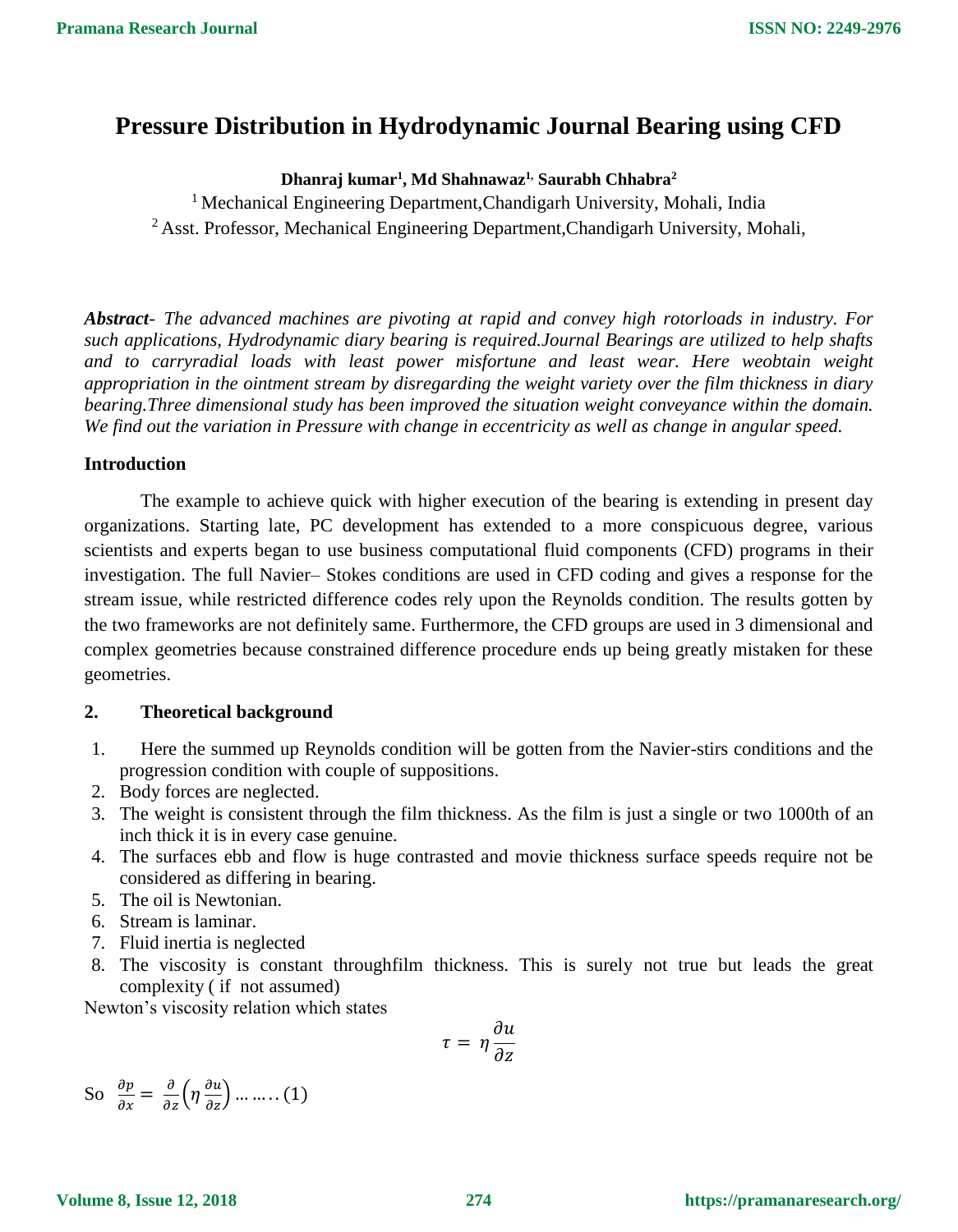In the y direction, a similar equation follows:

$$
\left(\frac{\partial \tau}{\partial z}\right)_y = \frac{\partial p}{\partial y} \text{ and here } \tau_y = \eta \frac{\partial v}{\partial z}
$$
  
So 
$$
\frac{\partial p}{\partial y} = \frac{\partial}{\partial z} \left(\eta \frac{\partial v}{\partial z}\right) \dots \dots \dots \dots (2)
$$

Also  $\frac{\partial p}{\partial z} = 0$ 

The boundary conditions are simple as the speed of the fluid at the surface is the speed of the surface itself (assumption 4),

So on  $z = h$ ,  $u = U_1$ 

And on  $z = 0$ ,  $u = U_2$ 

Where  $U_1$ ,  $U_2$  are the two surface speeds.

Substituting these into (4) produces

 $\eta U_2 = C_2$  and  $\frac{\eta (U_1 - U_2)}{h}$  $\frac{1-U_2}{h} - \frac{\partial p}{\partial x}$  $\partial x$ ℎ  $\frac{n}{2} = C_1$ 

Hence from  $(4)$  the velocity u in the x direction at any point z in the film is:

$$
u = \frac{1}{2\eta} \frac{\partial p}{\partial x} (z^2 - zh) + (U_1 - U_2) \frac{Z}{h} + U_2 \dots (5)
$$

Where  $\partial p/\partial x$  is the pressure gradient,  $\eta$  the viscosity,  $U_1$  and  $U_2$  surface speed on  $z =$  hand  $z = 0$ ; and of course from (5) the velocity gradient is

 $\frac{\partial u}{\partial z} = \frac{1}{\eta}$ η  $\frac{\partial p}{\partial x}\Big( z - \frac{h}{2}$  $\frac{h}{2} + \frac{(U_1 - U_2)}{h}$  ...... (6)

Now the integral  $\int_0^h u dz$  equals  $q_x$ the flow rate in the x direction per unit width of y. This is easily achieved as (5) can be integrated directly.

$$
q_x = \left| \frac{1}{2\eta} \frac{\partial p}{\partial x} \left( \frac{Z^3}{3} - \frac{Z^2 h}{2} \right) + (U_1 - U_2) \frac{Z^2}{2h} + U_2 z \right|_0^h
$$

Putting in limits and simplifying:

$$
q_x = -\frac{h^3}{12\eta} \frac{\partial p}{\partial x} + (U_1 + U_2) \frac{h}{2} \dots \dots (7)
$$

If the same procedure is followed for y it is easily found that

 $q_y =$  $h^3$  $12\eta$  $\partial p$  $\frac{\partial P}{\partial y} + (V_1 + V_2)$  $\boldsymbol{h}$ 2 … … … . (8) Where  $V_1$  and  $V_2$  correspond to  $U_1$  and  $U_2$ 

### *Full Reynold equation*

It is now possible to rewrite the  $q_x$  and  $q_y$  in the continuity equation.

$$
\frac{\partial q_x}{\partial x} + \frac{\partial q_y}{\partial y} + (w_h - w_0) = 0
$$
  
Replacing them by equations (7) and (5) gives  

$$
\frac{\partial}{\partial x} \left\{ (U_1 + U_2) \frac{h}{2} - \frac{h^3}{12\eta} \frac{\partial p}{\partial x} \right\} + \frac{\partial}{\partial y} \left\{ (V_1 + V_2) \frac{h}{2} - \frac{h^3}{12\eta} \frac{\partial p}{\partial y} \right\} + (w_h - w_0) = 0
$$
This can be arranged as  

$$
\frac{\partial}{\partial x} \left( \frac{h^3}{\eta} \frac{\partial p}{\partial x} \right) + \frac{\partial}{\partial y} \left( \frac{h^3}{\eta} \frac{\partial p}{\partial y} \right) = 6 \left\{ \frac{\partial}{\partial x} (U_1 + U_2) h + \frac{\partial}{\partial y} (V_1 + V_2) h + 2(w_h - w_0) \right\} \dots (9)
$$

This is Reynold equation in 3D with everything varying.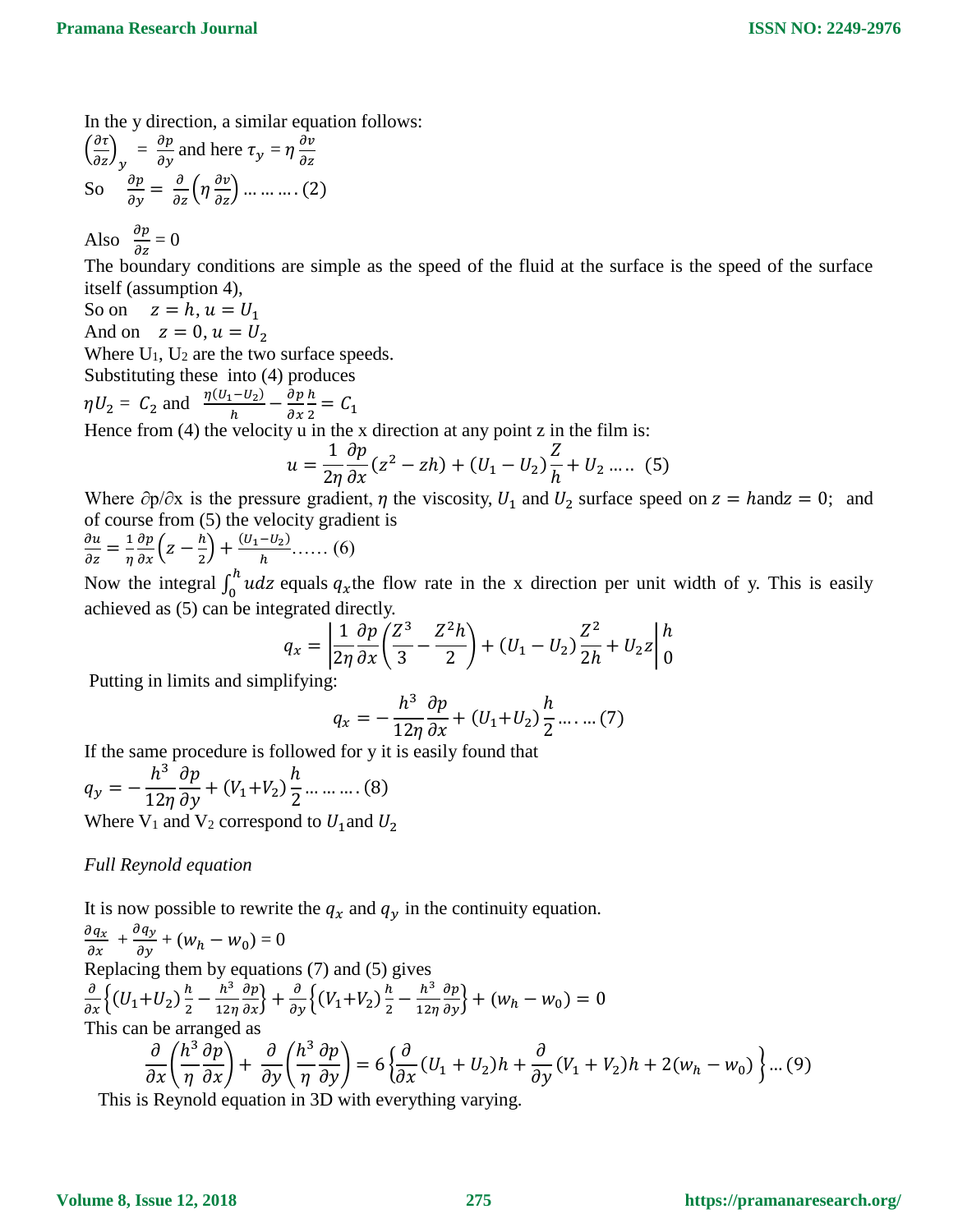#### **3. Literature survey**

A diary bearing is one of the machine segments with the longest history of logical investigation of some other class of liquid course. Diary heading are machine segments which are usually used to convey spiral loads in both dry and greased up conditions. A stacked, turning shaft (diary) is upheld in a roundabout hedge (bearing) with a marginally bigger width than the diary. CFD work began in the late 1970s with the use of the control volume method.The potential utilization of Computational Fluid Dynamics (CFD) for taking care of unfaltering state hydrodynamic grease issues for diary bearing was analyzed by Chen and Hahn (1998). They discovered that the CFD technique is precise for unraveling enduring state problems.Cabrera et al; (2005) estimated the liquid film weight on water greased up elastic diary bearing. It was affirmed from CFD that perplexing film weight circulation exists over the stacked parts of the bearing. The appropriation is the consequence of the cooperation of the flexible bearing surface redirections with the movie weight. Zenglin.G Toshio.H andGordon. K.R. (2005) introduced the correlation between the present PC projects and CFD examination utilized in industry has been made. The CFD technique has been connected to grease stream inside cushion orientation having expansive shut pockets or recesses.Ranjan et al. (2006) exhibited a CFD approach, utilizing FLUENT, to show liquid stream in a diary holding on for three similarly dispersed hub grooves which was provided with water from one end. K. P. Gertzos, P. G. Nikolakopoulos and C. A. Papadopoulos chipped away at CFD examination of diary bearing hydrodynamic oil by Bingham lubricant. They fathomed Navier– Stokes conditions utilizing the FLUENT and the outcomes are thought about of the created 3-D CFD display with past examinations, for both Newtonian and Bingham greases, and discovered great agreement. Jourak et al. (2008) examined the impact of one dimple on rotor (shaft) and Full Navier-Stokes conditions are illuminated under insecure conditions by the creators with the business programming ANSYS CFX 11.D.M. Nuruzzaman et al. examined the Pressure Distribution and Load Capacity of a diary Bearing Using Finite Element Method and Analytical Method. They think about the results. Ravindra R. Navthar et al. (2010) explored soundness of a Journal Bearing themohydrodynamically.

## **4. Journal bearing modelling**

| Radius of shaft $(R_s)$         | $50 \text{ mm}$ |
|---------------------------------|-----------------|
| Radius of Bearing $(R_b)$       | 50.5 mm         |
| Clearance $(C)$                 | $500 \ \mu m$   |
| Lubricant Density $(\rho)$      | 840 kg/m3       |
| Viscosity of Lubricant $(\eta)$ | 0.0127 Pas      |

#### **Table 1:Input data for bearing analysis**

To proceed in this analysis, first a 3-dimensional bearing has been generated in ANSYS FLUENT 13.Figures below show the 3D-and meshed geometry in ANSYS WORKBENCH.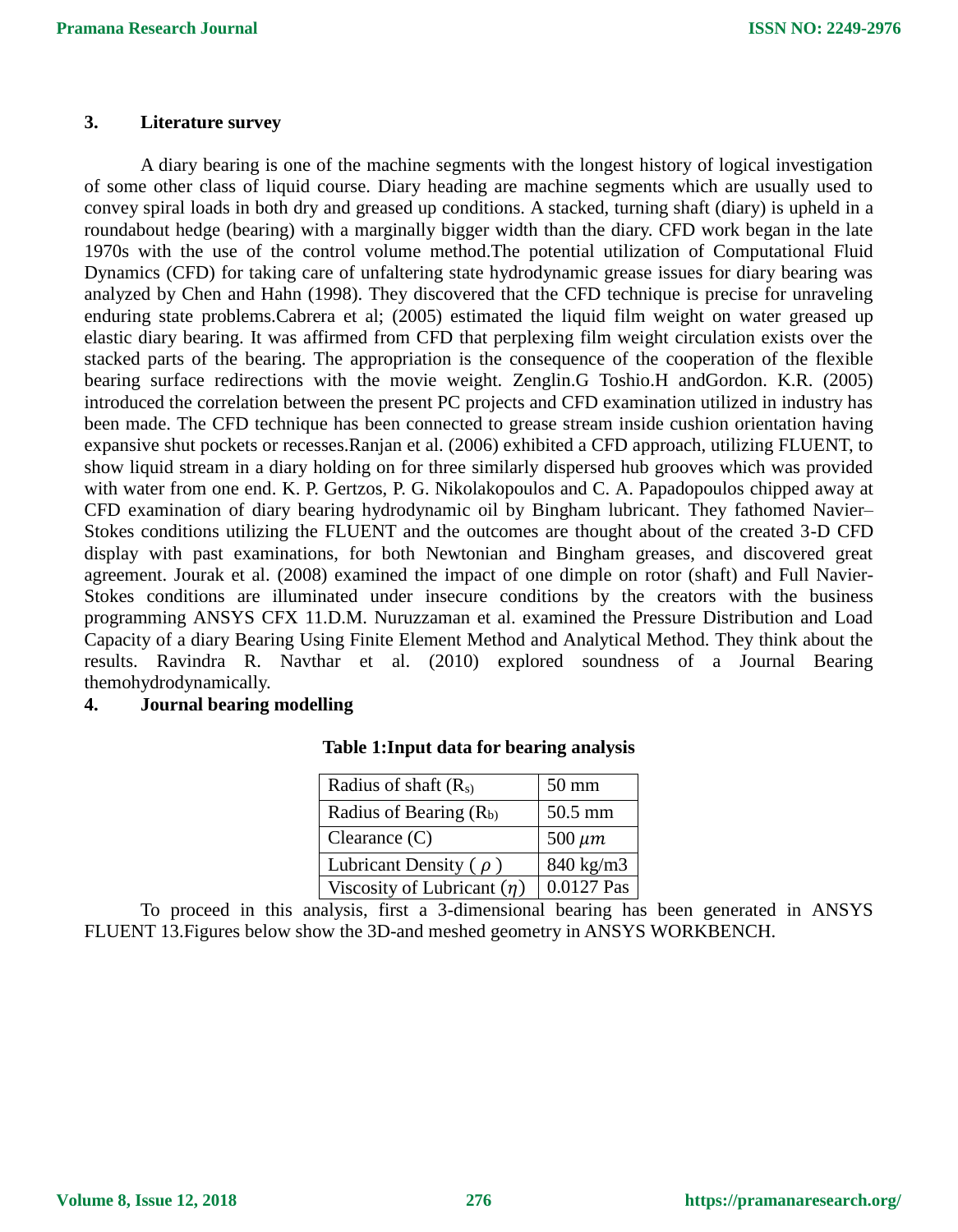

**Fig1: 3D representation of a smooth journal bearing in ANSYS**



**Fig2: Grid of Journal Bearing**

## **5. Result and discussion**

The L/D ratio is 0.6 and different values of angular velocity are taken for pressure variation at different eccentricities and differ angular velocities are analysed.Steady Conditions are selected for the analysis.

*Pressure Distribution*

Pressure distribution in the journal Bearing by ANSYS FLUENT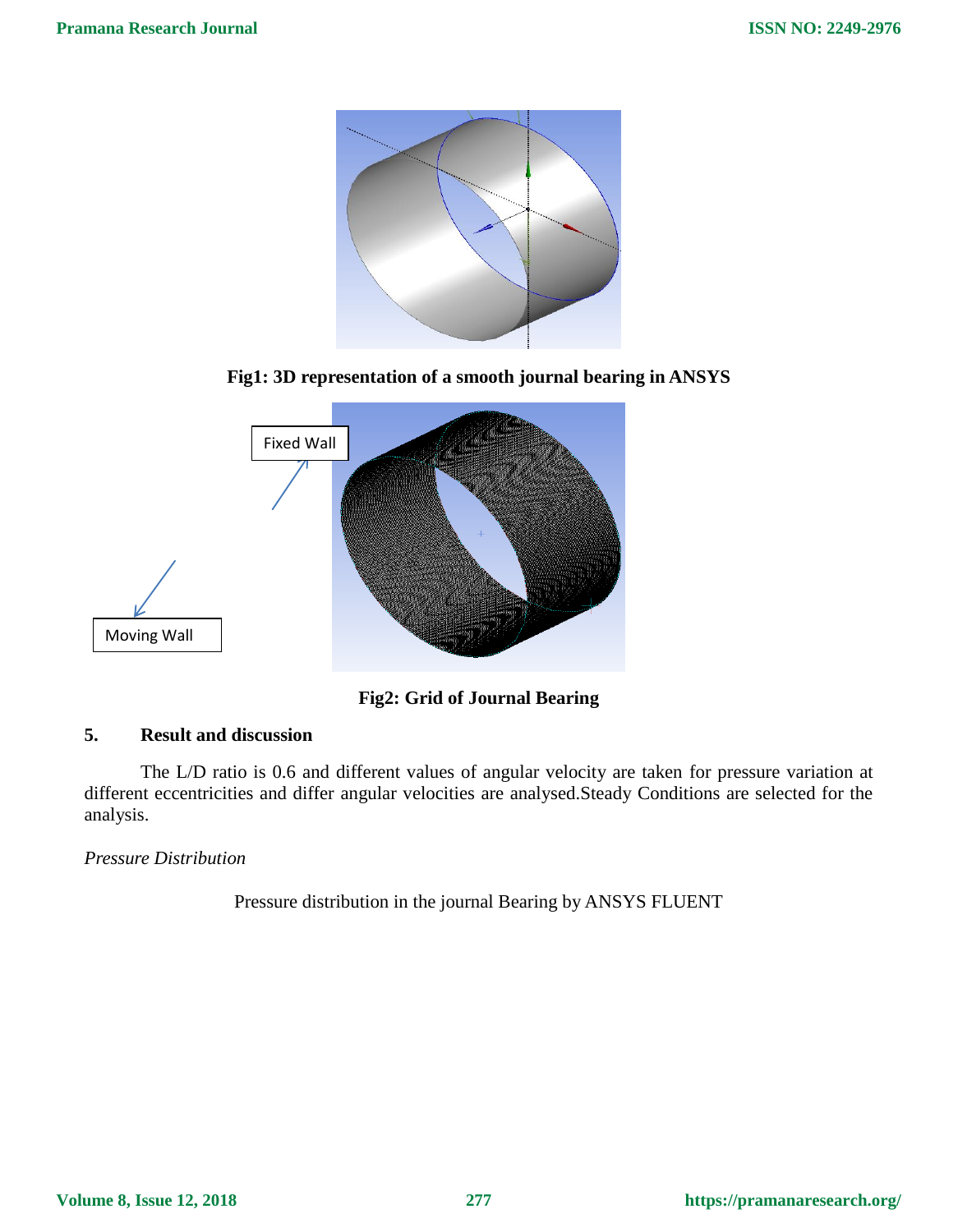

**Fig 3: Pressure Contour forL/D =0.6 at e=0.2 and N=1000 rpm**



**Fig 4: Pressure Distribution for L/D =0.6 at e=0.2 and N=1000 rpm**



**Fig5: Pressure distribution for L/D =0.6 at e=0.35 and N=1000 rpm**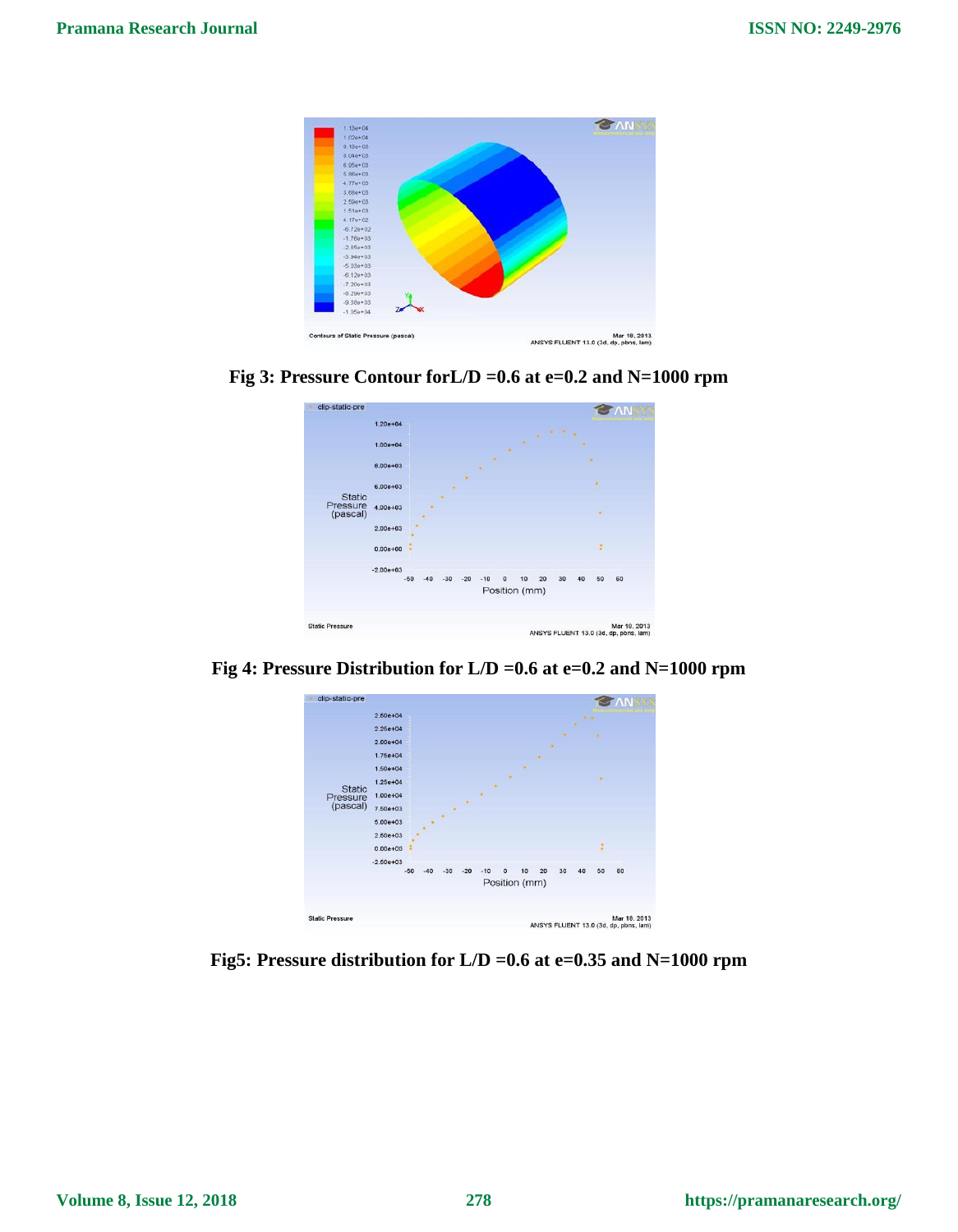

**Fig6: Pressure distribution for L/D =0.6 at e=0.35 and N=1500 rpm**

#### **6. Conclusion**

From the above results, it is cleared that Pressure increases with increase in eccentricity and also increases with increase in angular velocity.It is shown in Fig below



**Fig 7: Pressure Variation with eccentricity Ratio and angular velocity**

### *References*

- *1) K. P. Gertzos, P. G. Nikolakopoulos and C. A. Papadopoulos "CFD analysis of journal bearing hydrodynamic lubrication by Bingham lubricant", Tribology International, Volume 41, Issue 12, ,Pages 1190-1204, December 2008.*
- *2) K. Gururajan and J. Prakash "Roughness effects in a narrow porous journal bearing with arbitrary porous wall thickness", International Journal of Mechanical Sciences, Volume 44, Issue 5, Pages 1003- 1016, May 2002*
- *3) S Cupillard, S Glavatskih, and M J Cervantes, ―Computational fluid dynamics analysis of a journal bearing with surface texturing‖, Proc. IMechE, Part J: J. Engineering Tribology, 222(J2), 2008, page 97- 107.*
- *4) Niyogi P., Chakrabarty S. K., Laha M. K. Introduction to Computational Fluid Dynamics', Pearson Education publication.*
- *5) D.T. Gethin and J.O. Medwell, "An Investigation into the Performance of a High Speed Journal Bearing with two Axial Lubricant Feed Grooves," Project Report, University of Wales, 1984.*
- *6) D.T. Gethin and M.K.I. EI Deihi, "Effect of Loading Direction on the Performance of a Twin Axial Groove Cylindrical Bore Bearing", Tribology International, vol. 20, no. 3, pp. 179-185, 1987.*